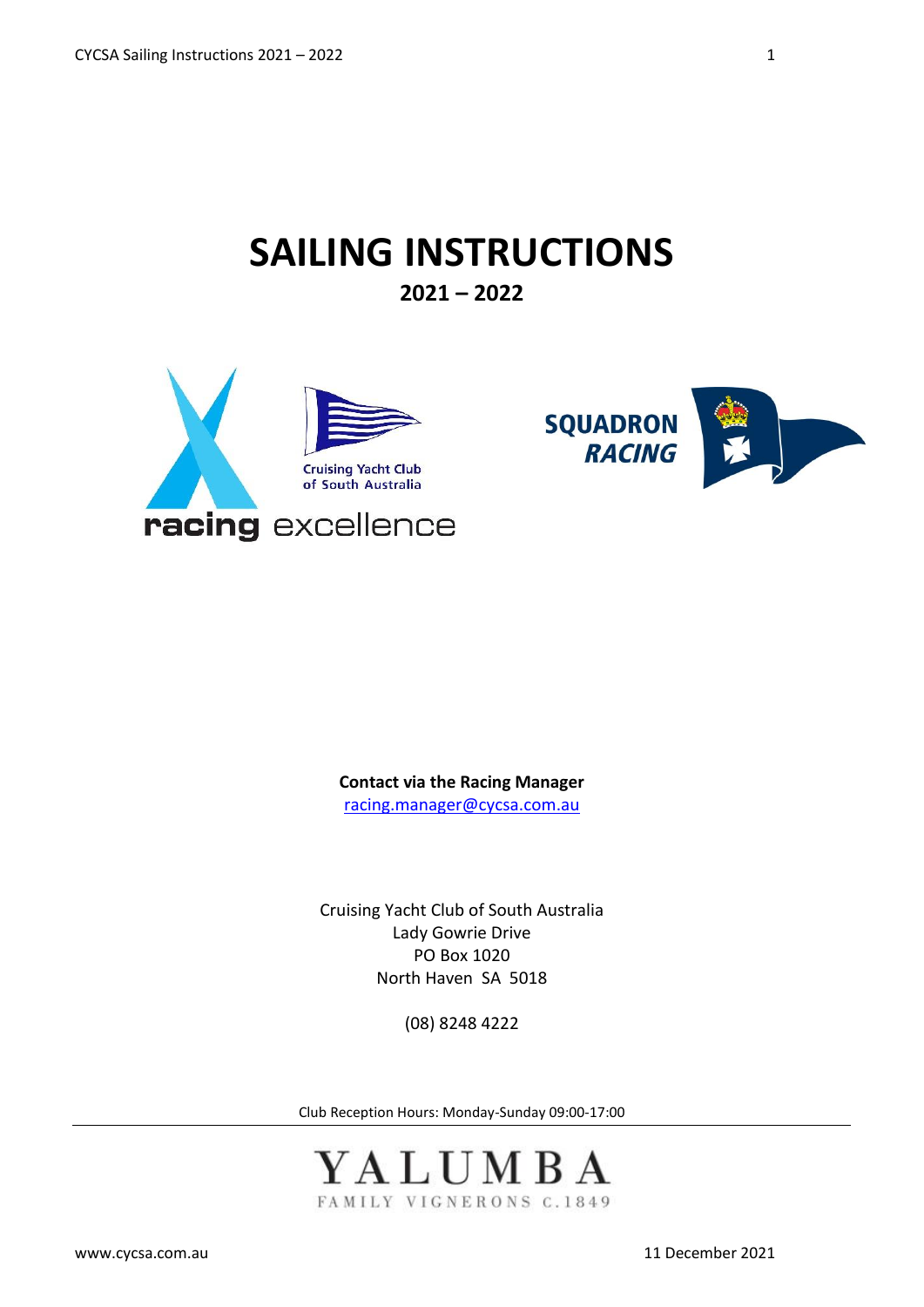# **Table of Contents**

| 1. Rules                                        | page - 3  |
|-------------------------------------------------|-----------|
| 2. Change to Sailing Instructions               | page - 3  |
| 3. Notice to Competitors                        | page - 4  |
| 4. Signals made Ashore                          | page - 4  |
| 5. Marks                                        | page - 4  |
| 6. Divisions & Classes                          | page - 4  |
| 7. Divisions & Class Flags                      | page - 4  |
| 8. Courses                                      | page - 5  |
| 9. Start Procedures                             | page - 6  |
| 10. Start Lines                                 | page - 7  |
| 11. Finish Lines                                | page - 7  |
| 12. Time Limits                                 | page - 7  |
| 13. Radio Communication                         | page - 8  |
| 14. Scoring                                     | page - 8  |
| 15. Handicapping (DP)                           | page - 8  |
| 16. Safety Category of Events / Compliance (NP) | page - 9  |
| 17. Sail Numbers                                | page - 9  |
| 18. Protests                                    | page - 9  |
| 19. Offshore Races (Special Requirements)       | page - 10 |
| 20. Risk Warnings                               | page - 11 |
| 21. Mandatory Reporting of Incidents            | page - 11 |
| 22. Rendering Assistance                        | page - 11 |
| 23. Prizes                                      | page - 11 |
| 24. Definitions                                 | page - 12 |
| 25. Disclaimer of Liability                     | page - 12 |
| 26. Race Programme (Ordered by Date)            | page - 13 |

| Issue 2 | 11 Dec 2021 | Course Booklet V#3 & Programme changes |
|---------|-------------|----------------------------------------|
|         |             |                                        |
|         |             |                                        |
|         |             |                                        |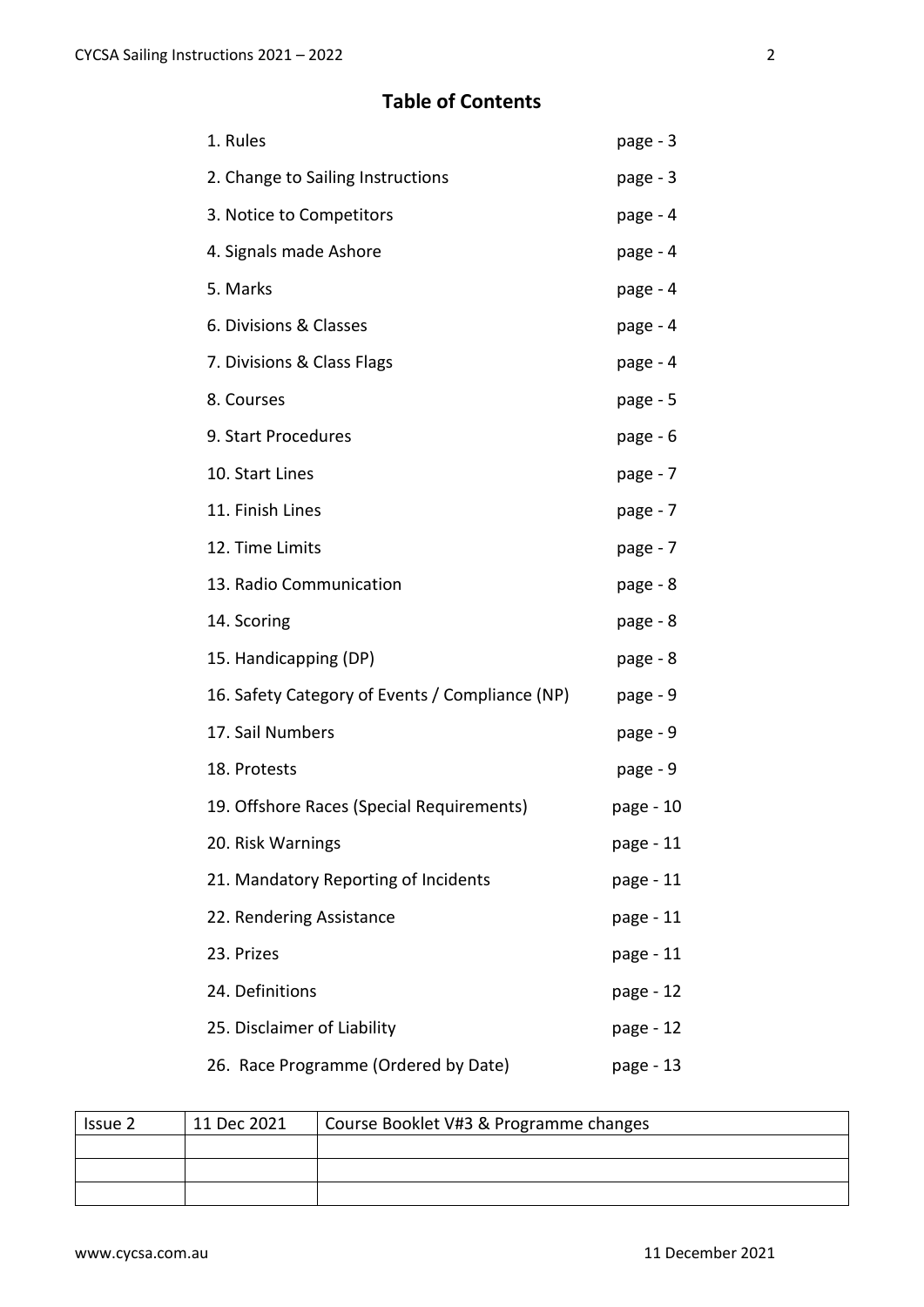# **1. RULES**

All races will be governed by the rules as defined by the Racing Rules of Sailing RRS 2021-2024, Prescriptions and Safety Regulations of Australian Sailing (AS), the South Australian Recreational Boating Regulations (DTEI) and the International Regulations for Prevention of Collisions at Sea. 1972 (COLREGS).

- 1.1 Nothing in these Sailing Instructions or Notice of Race relieves a boat of her responsibility under civil law to comply with the International Regulations for Preventing Collisions at sea or local conditions.
- 1.2 Between sunset and sunrise, when a boat cannot determine with certainty what tack the other boat is on, she shall keep clear of that boat. Competitors are reminded that part of the definition of "room" in the RRS includes taking into account the existing conditions (including visibility).
- 1.3 A boat, while racing, shall not cause interference to commercial shipping or other vessels having right of way under the government right of way regulations.
- 1.4 The following alterations have been made to the rules:
	- 1.4.1 RRS 51, Movable or Variable ballast (within the meaning of those terms in the Special Regulations) is altered by adding 'except that canting keels and transferable water ballasting and pumps to fill, transfer and exhaust water ballast are allowed for the purpose of changing trim or stability'.
	- 1.4.2 RRS 52 (Manual Power) shall not apply. Stored power is permitted for the adjustment and operation of self-steering, sails and movable appendages.
- 1.5 For boats competing in IRC Divisions, the IRC Rules Part A, B and C shall apply.
- 1.6 Boats with extendable bowsprits shall have them retracted when not in use on a windward leg of the course, except when approaching the windward mark. After rounding a leeward mark, it shall be retracted as soon as practicable.
- 1.7 Supplementary Sailing Instructions may be issued for any race and shall be read in conjunction with these Sailing Instructions (SIs) and take precedence where there is a conflict. Any and all such amendments shall apply to that/those race(s) unless expressly stated as permanent changes. The Supplementary Sailing Instructions will be available from the Racing Office at least two hours prior to the scheduled warning signal.
- 1.8 The race committee of the Port Lincoln Yacht Club (PLYC) will conduct and issue separate Notice of Race and Sailing Instructions for the Adelaide-to Port Lincoln Yacht Race. Where there is a conflict, they shall replace these Sailing Instructions, with the exception of the following: entrants in the Offshore Series must comply with NoR (2021 - 2022) Items 3.5 for the Adelaide-to-Port Lincoln Yacht Race; entrants competing in the Offshore Series Adelaide-to-Port Lincoln Race shall also be entrants in the PLYC Adelaide-to-Port Lincoln Yacht Race.
- 1.9 The club's Short-handed Safety Protocol shall apply to Short Handed events. CYCSA (CLICK HERE).

# **2. CHANGE TO SAILING INSTRUCTIONS**

- 2.1 Any change to the Sailing Instructions will be posted on the Official Notice Board not less than 2 hours prior to the warning signal for the first race in which the change will take effect. This will be indicated by the code flag L flown from the club mast and a single sound signal.
- 2.2 Verbal changes to the Sailing Instructions may be made from the Committee Boat by displaying the 'Third Substitute' with two sound signals followed by no less than three broadcasts over the VHF race radio channel. Failure by the competitor to hear the transmissions will not be grounds for redress. This changes RRS 62.1(a).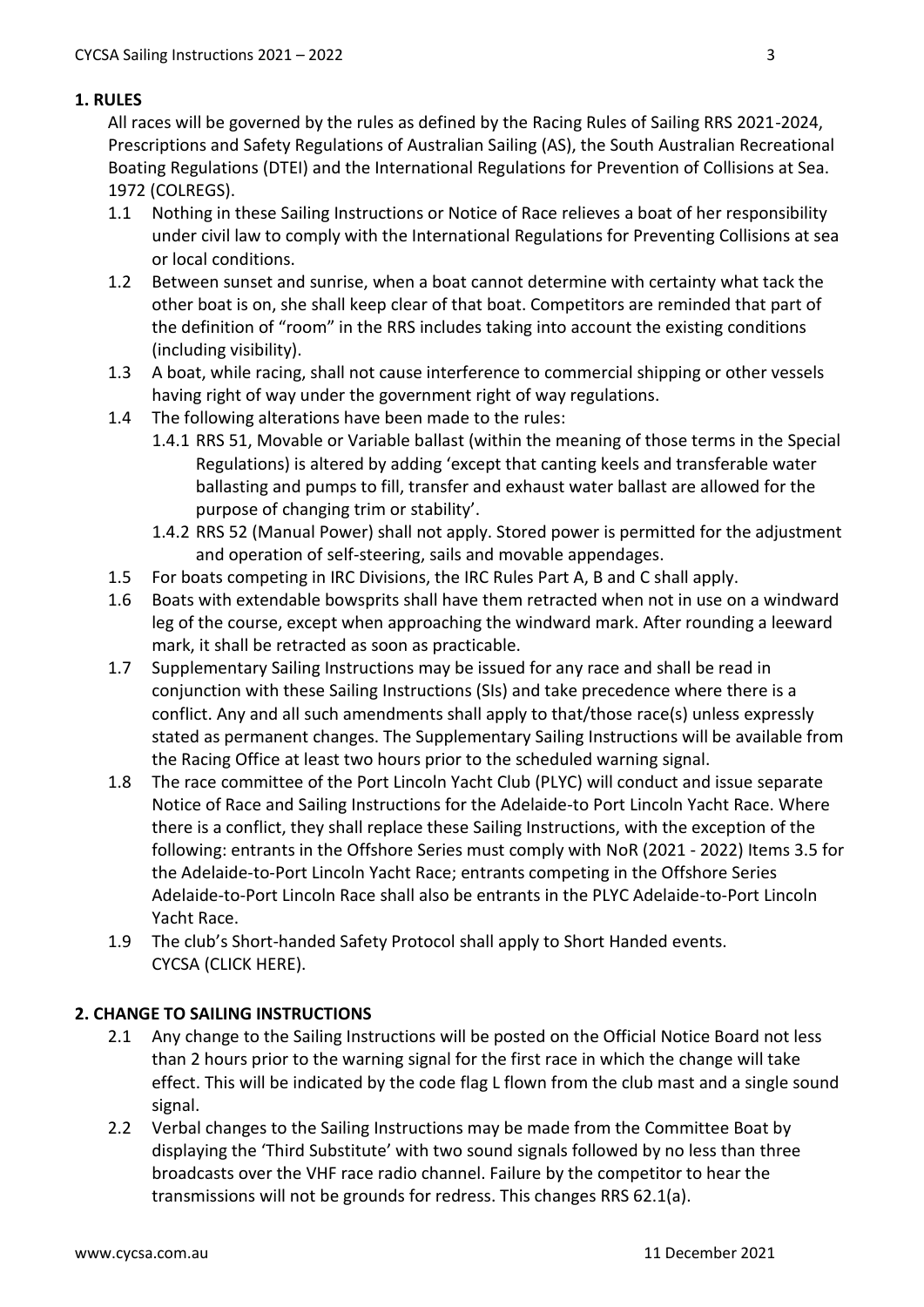# **3. NOTICES TO COMPETITORS**

Notices to competitors will be placed on the Official Notice Boards located in the Racing Office at CYCSA and outside the Racing Office at RSAYS. Nomination Desks are located in both Racing Offices.

## **4. SIGNALS MADE ASHORE**

- 4.1 Signals made ashore will be displayed on the club flagpole.
- 4.2 Postponement Signals: When Flag AP is displayed ashore, '1 minute' is replaced with 'not less than 60 minutes' in race signal AP. This changes RRS signals.

## **5. MARKS**

- 5.1 The starting and finishing marks will be a black and white chequered buoy or a pink buoy.
- 5.2 Inshore races: course marks will be large inflatable buoys. W1 will be orange, and W2 will be yellow. L1 and L2 will be orange. T will be orange.
- 5.3 New Marks: new marks for course changes will be W1 orange with a black band and W2 yellow with a black band. When in a subsequent change a new mark is replaced, it will be replaced by an original mark.
- 5.4 Offshore races: course marks will be detailed in Supplementary Sailing Instructions.

# **6. DIVISIONS AND CLASSES**

- 6.1 The Race Committee will allocate boats to a division or class for a Series or race.
- 6.2 To form a division or class there shall be a minimum of 5 boats. Formation of a Division or Class shall be at the discretion of the Racing Committee.

# **7. DIVISION AND CLASS FLAGS**

Boats shall conspicuously display the appropriate racing flag(s) as shown in SIs or other flags/pennants as instructed on a backstay or other stern attachment whilst racing. Failure to do so may result in a boat being scored DNC.







All Boats "T" Division 1 "E" Division 2 "F" Division 3 "V"









Offshore "G" Offshore "U" Etchells "W" Shorthanded "O"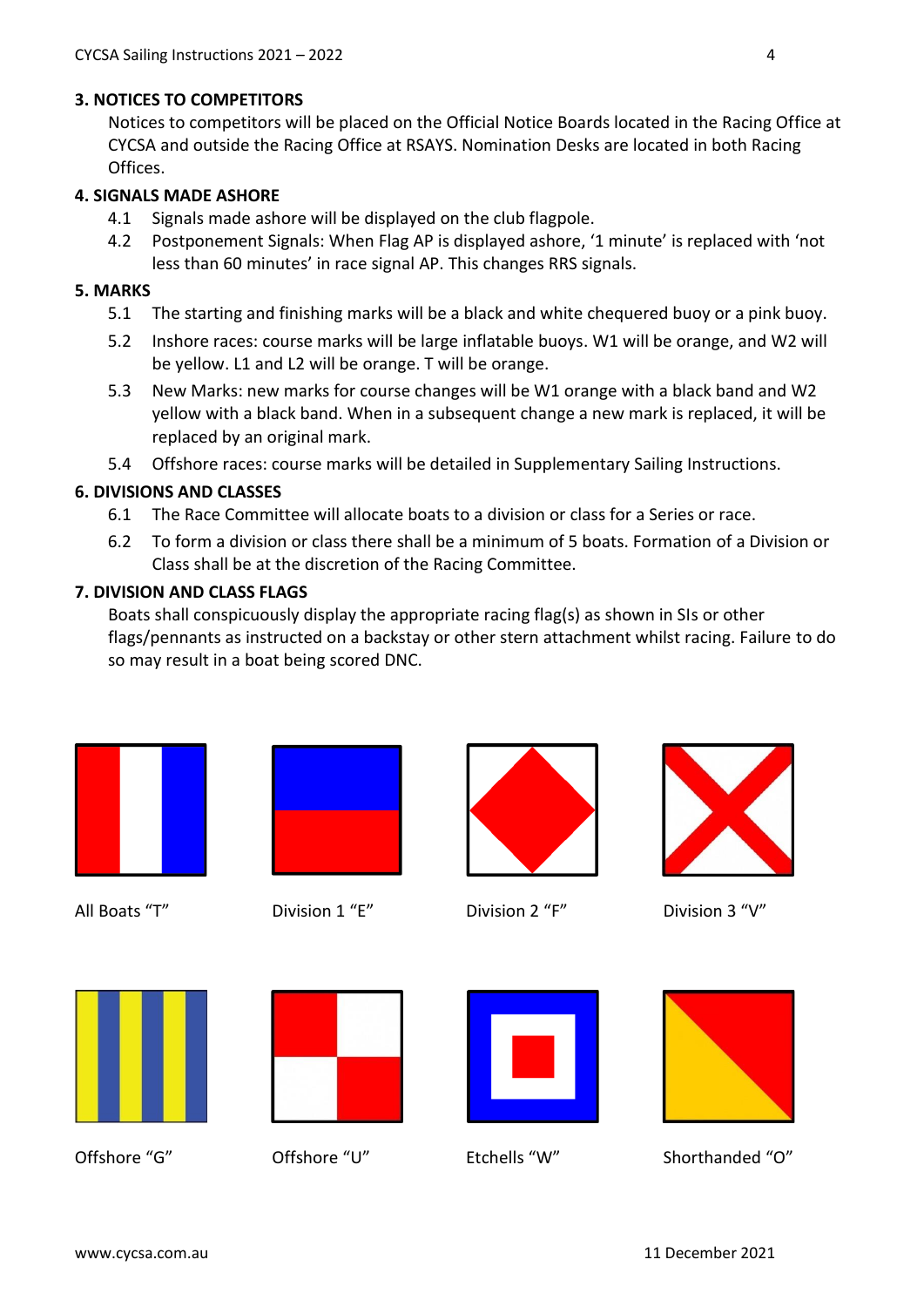#### **8. COURSES**

8.1 Inshore Courses - Laid Marks

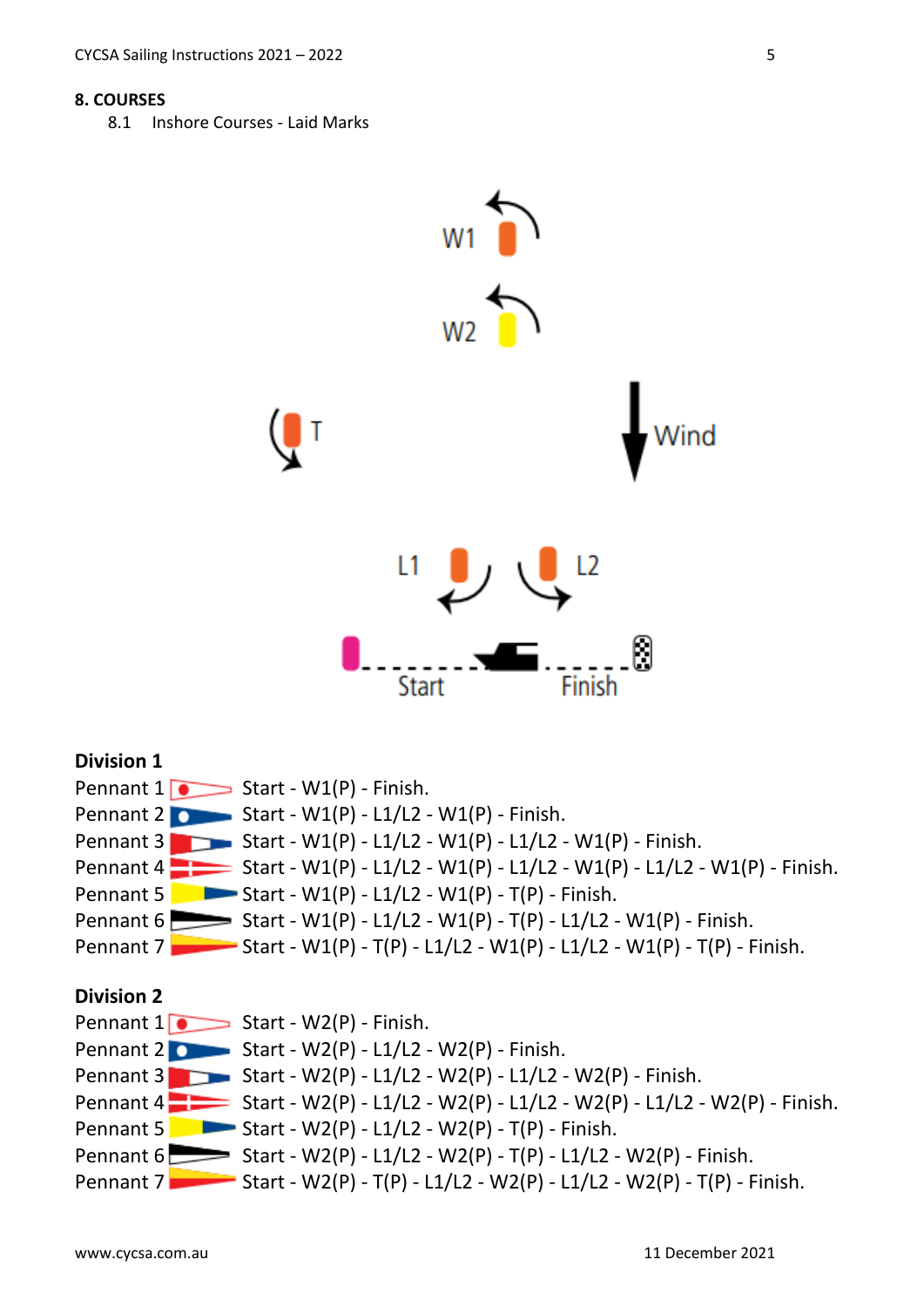# 8.2 Inshore Courses - Fixed Marks

Version #3 Course booklets are available from the Racing Office. Course numbers will be signalled from the Committee Boat and notified over the radio, prior to the warning signal.

- 8.3 Offshore Courses
	- 8.3.1 Supplementary Sailing Instructions will be issued for all offshore races. These will be available at the Racing Office, on MemberPoint for CYCSA and RSAYS Club's website not less than two hours prior to the warning signal. Skippers are reminded to monitor the race radio channel.
	- 8.3.2 Should variable conditions require changes to the published course, such changes will be announced over VHF radio by the committee boat and Refer SI 2.2.

#### 8.4 Short-handed Courses

Courses will be available from the Racing Office no less than one hour prior to the warning signal.

8.5 Course Changes

Should variable conditions require changes to the published course, such changes will be announced over the radio by the committee boat. Refer SI 2.2.

# **9. START PROCEDURES**

- 9.1 Signals for starting will be as per Rule 26.
- 9.2 When more than one race is held on the same day, the warning signal for each succeeding race will be made as soon as practicable after the last boat in each division finishes in the preceding race. To alert boats that a race or a sequence of races will begin soon the Answering Pennant (AP) shall be displayed before the warning signal is made.
- 9.3 Starting countdowns may be broadcast on VHF 77 or VHF 73.
- 9.4 Prior to the warning signal the approximate bearing and distance in nautical miles to the windward mark may be displayed on the Committee Boat.
- 9.5 Prior to the starting sequence, boats shall keep clear of official boats engaged in mark laying. Boats that interfere with official boats may be subject to protest.
- 9.6 Restart after a general recall: general recalls will be made in accordance with Rule 29.2.
- 9.7 For Offshore Races, boats which are premature starters and fail to return shall have 20% added to their elapsed time. Premature starters may be called on VHF 77 after the start.
- 9.8 For Inshore Races, boats which are premature starters and fail to return shall be called on the prescribed radio channel for the day, after the start.
- 9.9 Failure to hear the radio communication or return to start correctly will not be grounds for redress.
- 9.10 Starting time limits
	- 9.10.1 For all races a boat shall not start later than 10 minutes after her start signal.
	- 9.10.2 Late to the start line: A boat running late for the start may use its engine after the preparatory signal for the purpose of proceeding to the starting area, providing that before starting, the boat shuts off her engine and after getting well clear of all other boats, makes 1 tack and 1 gybe in the same direction under sail. A boat taking a penalty turn shall report, in writing, the circumstances to the Racing Office after the race and within the protest time limit.
- 9.11 Handicap starts

A list of start times and the start and recall system will be displayed on the Official Notice Board not less than 2 hours before the warning signal for the first boat.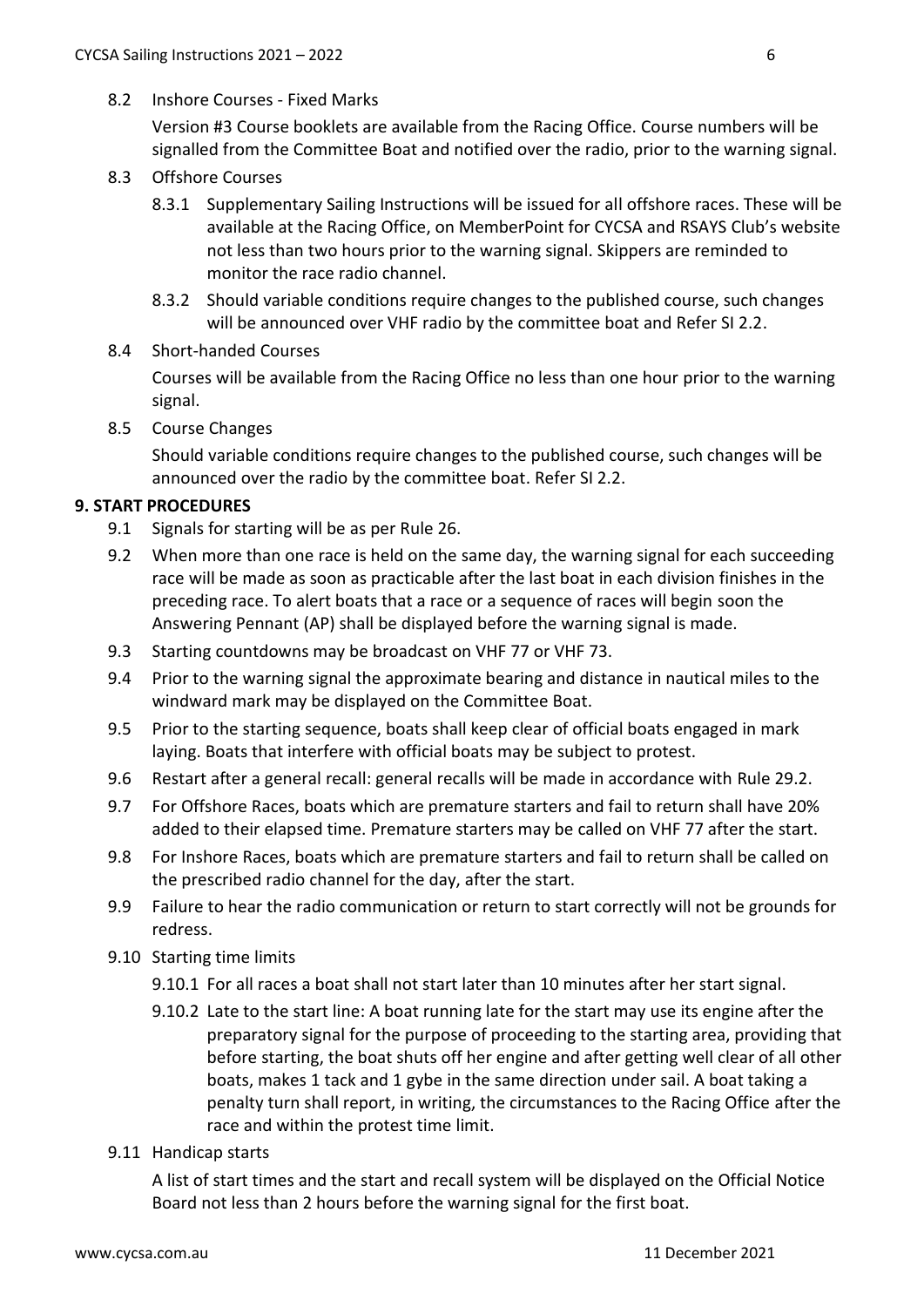- 9.11.1 For CYCSA run events a notice board will be displayed on the Committee Boat on the start line. Numerals on the board will indicate when competitors shall start. Competitors shall start as their allocated time appears on the board, i.e. When 00 appears, it is race start time. When 01 appears, it is race start time plus one minute and so on.
- 9.11.2 For RSAYS events, a time clock showing the current GPS time, will be displayed from the Committee Boat. Competitors shall start when their allocated time appears on the clock. The clock will switch to a 10 second count down for the last 10 seconds of each minute. Sail numbers of boats that are OCS at their start time will be broadcast on the prescribed radio channel for the day, but no other signals will be made. This changes RRS 29.1.

#### **10. START LINES**

- 10.1 Outside River Start Line: The starting line will be between a staff displaying an orange flag on the Committee Boat at the one end and the starting mark at the other end.
- 10.2 Inside River Start Line: The starting line will be between a staff displaying an orange flag on the Committee Boat (on the western side of channel) and the southern edge of the vertical blue panel on the Outer Harbour Signal Tower unless otherwise prescribed.
- 10.3 A buoy carrying a pink flag may be moored near or streamed from the Committee Boat. For the purpose of the application of the rules, this buoy is deemed to be part of the Committee Boat and any boat touching the buoy or passing between it and the Committee Boat shall be deemed to have touched the Committee Boat.

# **11. FINISH LINES**

11.1 *Offshore Finish Line*: The offshore finish line will be an imaginary line between the Number 13 beacon and the Lead In beacon and can be approached from either side. The offshore finish line is in transit with the O/H Front and O/H Rear beacons and the Northern Torrens Island Chimney (red lights). Boats shall record their own finishing time and sign off as per SI 19.6.



- 11.2 *Outside River Finish Line*: The finish line will be between a staff displaying a blue flag on the Committee Boat and the finish mark. The position of the finish line in relation to the Committee Boat will be notified by radio.
- 11.3 *Inside River Finish Line*: The finish line will be between a staff displaying a blue flag on the Committee Boat on the western side of the channel and the southern edge of the Vertical Blue Panel on the Outer Harbour Signal Tower.
- 11.4 *Changing the Finish Line*: When it is considered that the conditions are such that SI 11.2 is impractical, Code Flag "R" will be flown at the start and the finish line be as described in SI 11.3. If a decision to change the finish line after the start, all boats will be notified by radio.

#### **12. TIME LIMITS**

- 12.1 Inshore races: The time limit for all boats will be 4 hours unless otherwise indicated. Where two races are programmed on the same day, the time limit shall be 2 hours for each race. Boats failing to finish within the time limit may be scored TLE.
- 12.2 Offshore races: No time limit.
- 12.3 Twilight races: Time limit for all boats will be 20:00 or official sunset, whichever is earlier. Any boat still racing when her time limit expires may be scored Time Limit Expired (TLE).
- 12.4 Short Handed short course races: Time limit for all boats will be 3 hours. Boats failing to finish within this time may be scored TLE.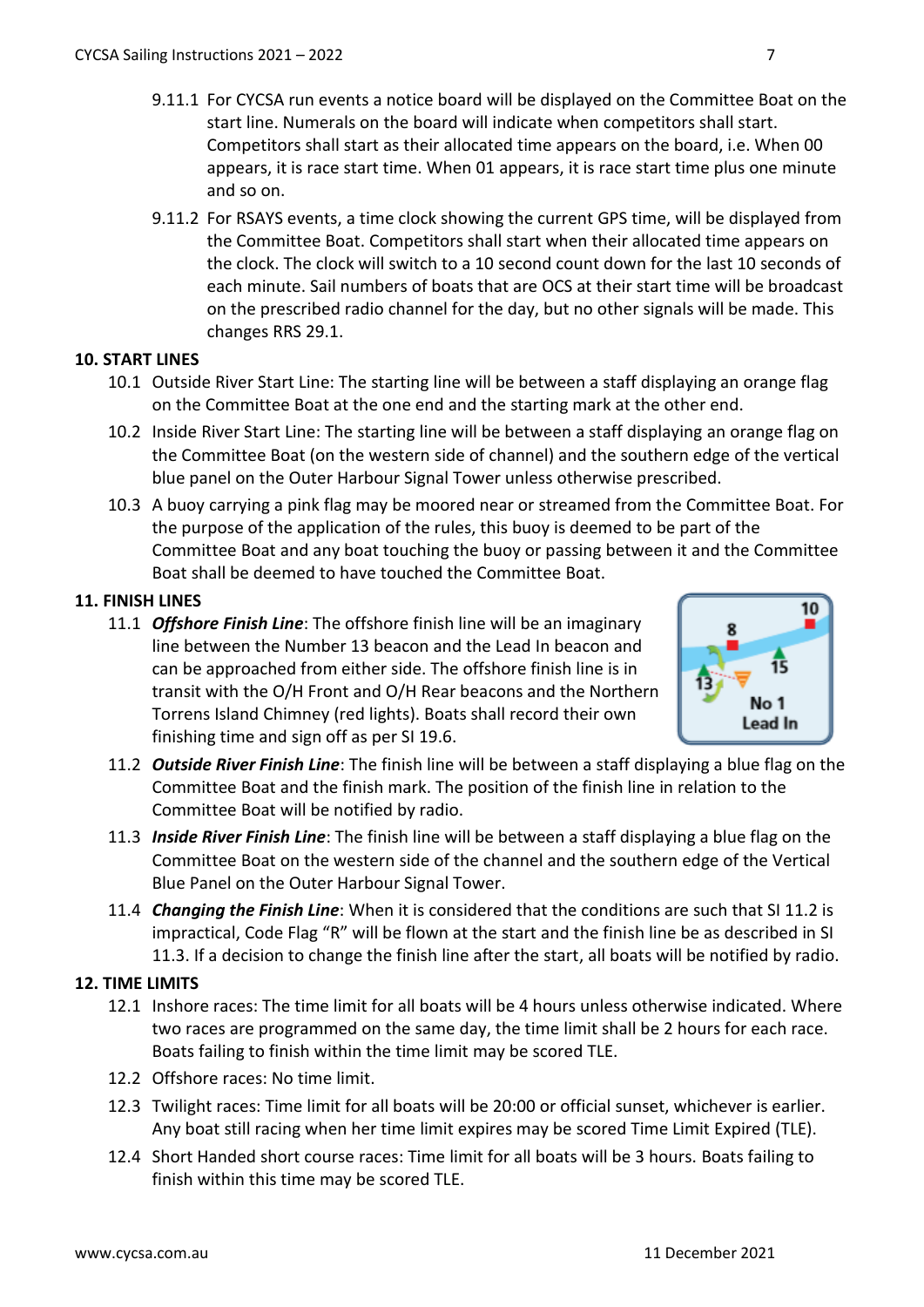#### **13. RADIO COMMUNICATION**

- 13.1 In accordance with Rule 41, the Race Committee may broadcast the course to be sailed, names/sail numbers of OCS boats, and/or any other information of interest to competitors. Any failure of, or defect in, such a broadcast will not be grounds for redress. This changes Rules 60.1 and 62.
- 13.2 The Race Committee will monitor VHF Ch 77 for all inshore races and starts of the Offshore races.

# **14. SCORING**

- 14.1 All Regattas and Series ties will be broken using RRS A8.
- 14.2 To constitute a Series a minimum of four races must be programmed. Note: discards are applied to completed races. The percentage is calculated thus:7 races x  $20\% = 1.4$  (1) discard); 9 races x 20% = 1.8 (2 discards). Calculations of 0.5 & upwards are rounded up to the next whole number.
- 14.3 Casual entries will not be scored for series results.
- 14.4 Boats still racing when the time limit expires will be scored points equal to the number of series finishers plus 30% of the number of series starters rounded to the nearest whole number, but no more points than the number of series starters. Such boats will be scored Time Limit Expired (TLE). This changes Rules 35, A4, and A5.
- 14.5 Minimum Entries/Starters
	- 14.5.1 Minimum number of entries in any Series shall be five.
	- 14.5.2 Minimum entries for a race shall be three.
	- 14.5.3 For a race that is part of a Series there shall be no minimum entries.
	- 14.5.4 RRS 44.1 is changed to permit a boat to take a 20% scoring penalty as in RRS 44.3(c) during the arbitration hearing. Her position across the line will be increased by 20% of the difference between the boat's finishing place and the number of starters in the race (including casual entries) rounded up to the next whole number except that she shall not be scored worse than points for DSQ. The scores of other boats may receive the same score. Once accepted, this decision is not subject to reopening or appeal. Changes RRS 64.1(a), 66 & Appendix A.
- 14.6 Dispensation for boats competing in away events.
	- 14.6.1 Rule A4 is changed as follows: Boats undertaking racing, delivery to or return from Australian Sailing recognised events on or during the club season may apply in writing prior to the event to the Racing Committee for an allocated race score to be applied as follows: The boat's allocated race score shall be the average of her scores in that series immediately prior to the race for which an average score is requested.
	- 14.6.2 The scores of other boats shall not be changed.

#### **15. HANDICAPPING (DP)**

- 15.1 A computer-generated TopYacht Handicapping System will be used for PHS Series races. Details of this system are given later in this book.
- 15.2 Club handicaps shall be available not less than 1 hour prior to the warning signal for the race to which they apply. Handicaps will only be posted for the first race of the day on a multiple race day. Handicaps for subsequent races on the same day may be subject to change.
- 15.3 Change of nominated helmsperson. The helmsperson shall be nominated on the entry form for each series. The Racing Committee shall be advised of a change to the helmsperson at least 24 hours prior to a race. A change of helmsperson may vary a boat's handicap. This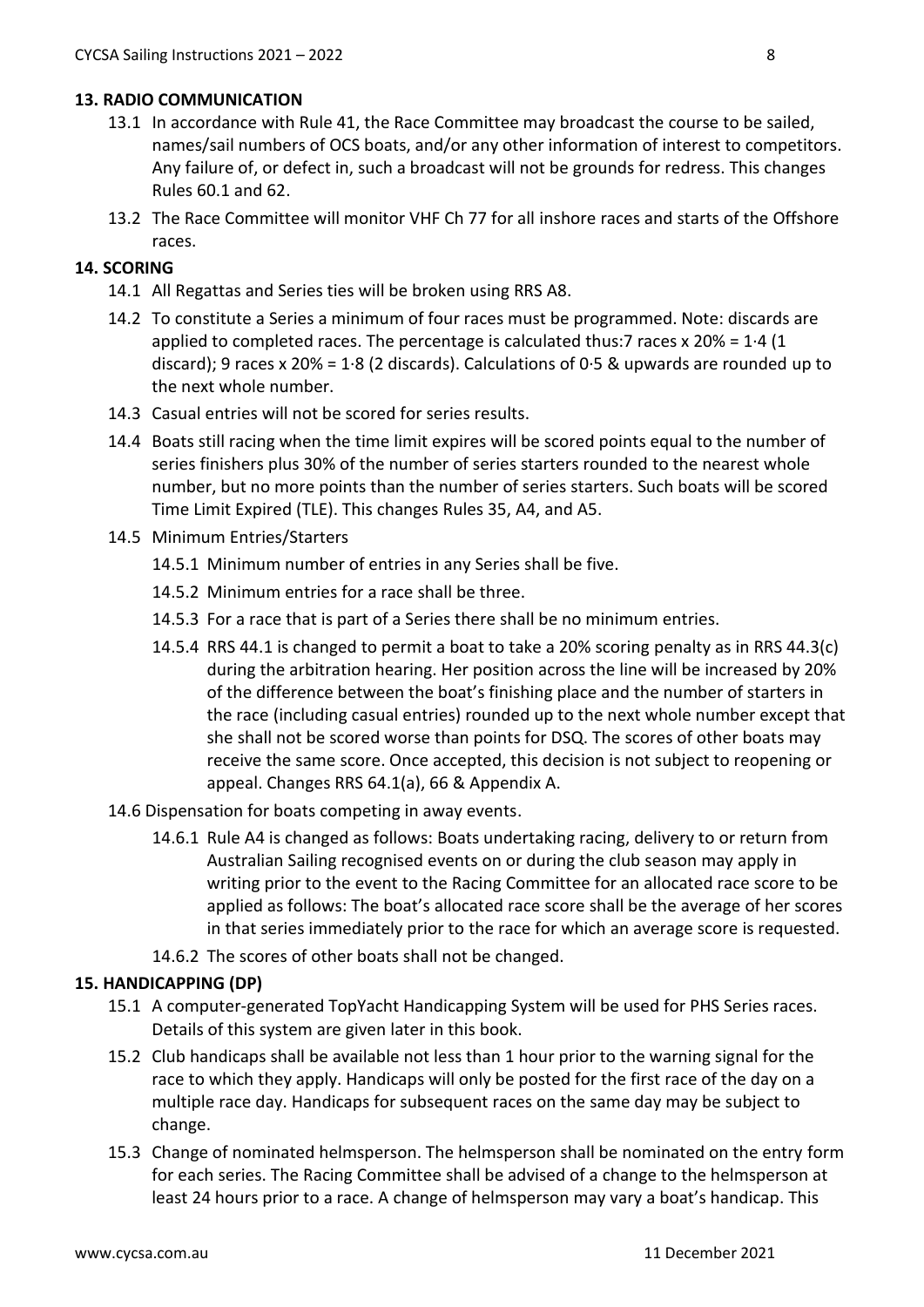does not preclude crewmembers taking the helm for short periods during a race or helming during their watch in an offshore race, but not during the starting period.

- 15.4 For short-handed races, either crew may helm at any time.
- 15.5 The Racing Committee shall be advised in writing of any alterations to a boat and/or its equipment that may affect its performance not less than 48 hours before racing.

# **16. SAFETY CATEGORY OF EVENTS/ COMPLIANCE (NP)**

- 16.1 All inshore races shall be Category 6. Where Department of Transport regulations for boats in unprotected waters exceed the AS Special Regulations Part 1, then the Department of Transport regulations shall apply.
- 16.2 All offshore races shall be Category 3.
- 16.3 Refer to NoR 2021-2022 RSAYS & CYCSA for prerace requirements. Items 3.1, 3.4, 3.5, 3.6, 6 and Crew Complement Items 4.
- 16.4 Personal Flotation Devices
	- 16.4.1 On boats without lifelines or those with lifelines that do not comply to AS Special Regulations 3.12, all crew shall wear a Personal Flotation Device (PFD), as per AS Special Regulations Part 1 Section 5, at all times while racing.
	- 16.4.2 Short-handed races: At all times while racing, both crew shall wear a PFD, as per AS Special Regulations Part 1 Section 5.
	- 16.4.3 Attention is drawn to AS Special Regulations 5.01.1 (g): a PFD shall be worn by each member of the crew when on deck between the hours of sunset and sunrise.
	- 16.4.4 Boats with lifting keels shall lock the keel down using a non-friction device at all times while racing.
- 16.5 Retiring: A boat that retires from a race shall lower her racing flag and notify the Race Committee at the finish line or advise the authority nominated to conduct the radio monitoring as soon as possible after retiring, and before the end of the protest time limit. Failure to comply will result in a boat being scored DNC.
- 16.6 Commercial ships (longer than 25m) are restricted in their ability to manoeuvre while entering or departing the Port River and boats should take avoiding action early. In the event of avoiding action being necessary, a boat may start her engine to get out of the path of a ship, shall log her time / distance delay / gain and may continue racing after turning her engine off. She may lodge a written request to the Racing Committee for compensation of time lost. Similarly, if she finds herself in a better position after turning her engine off, she shall notify the Racing Committee. Notification shall be made in writing before the end of the protest time limit.

#### **17 SAIL NUMBERS**

- 17.1 All boats shall conform to RRS 77 and Appendix G.
- 17.2 A boat shall notify the Racing Office in writing one hour before the first warning when a sail number does not match the registered sail number on the entry form. Failure to do so may result in being scored DNC.

#### **18. PROTESTS**

- 18.1 Protests shall be lodged in accordance with Rule 61 to the Racing Office, Race Officer, a member of the Race Committee or a club office employee.
- 18.2 For Inshore Races, protests shall be in writing and lodged, within 2 hours of the finishing time of the last boat in the last race of the day or after the abandonment signal is made.
- 18.3 For Offshore Races, protests shall be in writing and lodged by 1500 on the day following the protesting boat's finishing time.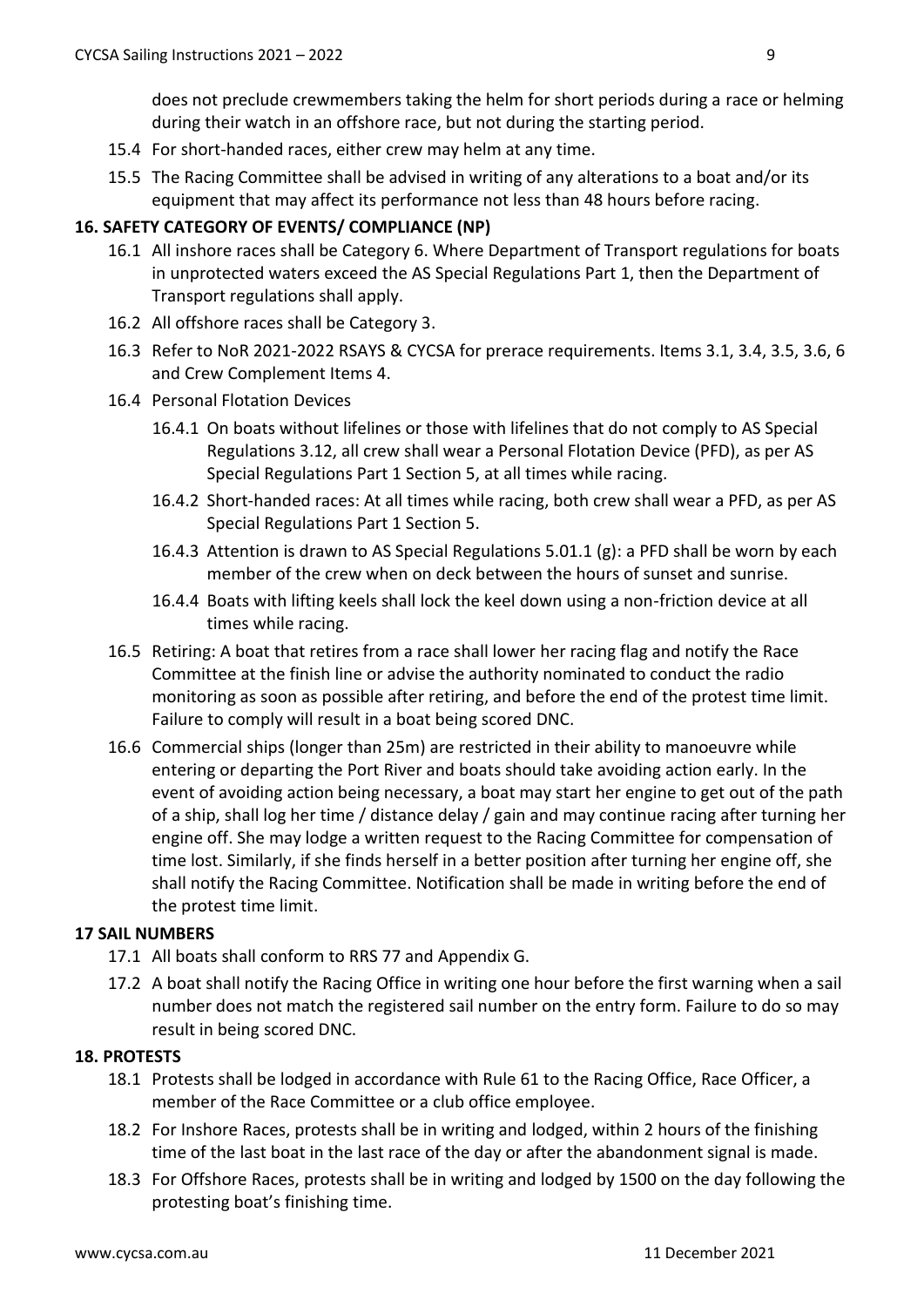# **19. OFFSHORE RACES (SPECIAL REQUIREMENTS)**

- 19.1 Each boat shall submit a completed "Offshore Race Crew List" by each club's electronic entry service. The list shall include radio(s) and other safety devices to be used and lodged at least two hours prior to the warning signal.
- 19.2 Offshore Race Crew List is an essential part of the safety protocols. Late submission of the Offshore Race Crew List may attract a 20% time penalty to the elapsed time.
- 19.3 The Crew List is to contain as a minimum: Crew names, AS Number, and Next of Kin contact details and relationship as per the form available in the Racing Office.
- 19.4 In addition to section 19.1 boats shall 'sign on' at the Racing Office at least one hour prior to the warning signal.
- 19.5 Sign On and race documentation for the Adelaide to Port Lincoln Blue Water Classic as determined by that race's Organising Authority, will be sufficient for entry into a series in which that Race is included.
- 19.6 Each boat shall sign off, regardless of finishing the course, by submitting an "Offshore Declaration Form", recording the boat's finishing time (elapsed time will not be accepted), ship's time and club time (which is GPS time) at the Racing Office within 3 hours of finishing. This may also be undertaken using the RSAYS online finishing declaration at rsays.com.au. Failure to comply will result in a boat being scored DNC. Finishing Time shall be recorded using either
	- (a) GPS Time,
	- (b) Mobile Network Time or
	- (c) Ship's Time with Club Time to an accuracy of 1 second.
- 19.7 Radio procedures for Offshore Races
	- 19.7.1 VHF radios are mandatory. Provision of HF radio or Sat. Phone number is optional but recommended where such a device is fitted and enabled.
	- 19.7.2 Race frequencies VHF 80. Boats shall maintain a continuous listening on VHF 16 for the duration of the race, except during radio schedules.
	- 19.7.3 Pre-Race Radio Checks: All boats shall call the nominated radio base between the times specified in the Supplementary Sailing Instructions. These checks shall be on Ch 80 and confirm their intention to start and the number of crew on board. A boat failing to complete her Pre-Race Radio Check shall not start.
	- 19.7.4 Reporting of Positions: All boats shall report their position at the nominated time of the radio schedule to the radio base nominated in the Supplementary Sailing Instructions. Boats failing to report their position shall have 10% added to their elapsed time for each sked missed. The Race Committee may, upon receiving a satisfactory written explanation within the protest time limit, waive this penalty. This changes Rule 63.1.
	- 19.7.5 Position reports shall be given as a 4-digit latitude and 5-digit longitude and nominate their next mark of the course. Boats providing an incorrect position may be subject to protest.
	- 19.7.6 Boats which retire shall advise immediately of their intentions to the radio base nominated in the Supplementary Sailing Instructions and shall continue to report their position as per the scheduled times until they reach their port. Failure to comply will result in a boat being scored DNE.
	- 19.7.7 Radio Sign Off: Boats shall notify the radio base nominated in the additional Sailing Instructions as soon as possible after finishing.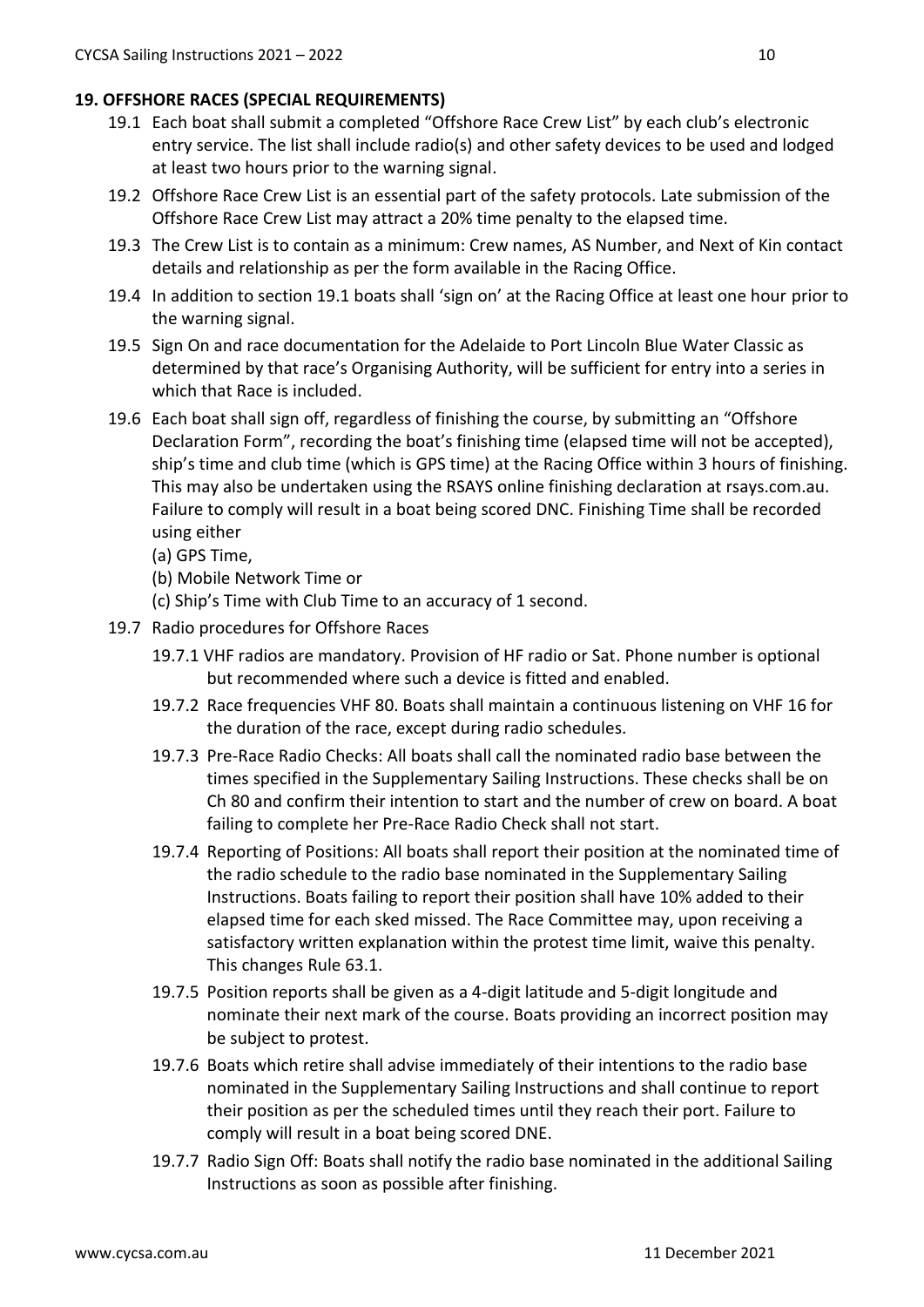- 19.7.8 For Offshore races where a waypoint mark is used: A boat is required to provide evidence that it has sailed the course correctly. Evidence of the yacht's GPS showing its position at the mark shall be supplied to the Boating Co-ordinator by e-mail; boating@rsays.com. au.
- 19.7.9 A boat that fails to provide evidence of sailing the course shall be scored DNF.

# **20 RISK WARNINGS**

- 20.1 Boats must keep clear of commercial vessels moving in the Port River, including the channel to the entrance beacon. Refer to the International Collision Regulations Part B – Steering and Safety Rules.
- 20.2 Glenelg Breakwater Boats must not pass between the lights marking the northern and southern ends of the old Glenelg breakwater. There are under water obstructions along the eastern and Western side nearer to the southern end.
- 20.3 Outer Harbour Southern Breakwater: Boats shall not pass between the beacon and the extremity of the breakwater.
- 20.4 Navigable Water: If boats believe there is not navigable water at any mark of a course it shall proceed at a safe distance from the mark to a point just beyond the mark, make a 360 degree turn and then proceed to the next mark. Any boat taking such action shall file a report of the action with the Race Committee at the first reasonable opportunity after the completion of that race.

#### **21. MANDATORY REPORTING OF INCIDENTS**

- 21.1 Accidents and Incidents whilst racing are to be reported by email or in writing to the Racing Office using the form available in the Racing Office within 24 hours of the finish time of a boat.
- 21.2 Reportable accidents or accidents are those that require anything more than basic on board first aid. Examples include the attendance and or assistance of a medical professional; Man overboard; collision while racing (whether subject to protest or not); and significant gear failure (such as mast, standing rigging, lifeline, rudder or keel issues).

#### **22. RENDERING ASSISTANCE**

- 22.1 If a boat sights flares or believes another boat to be in distress it should maintain a watch on HF 2182 or VHF Ch 16 or 80 and render all possible assistance.
- 22.2 A boat in distress or assisting another in distress should call for assistance on VHF16 or 80.
- 22.3 If a boat uses her engine, full details of the use must be furnished in writing, together with an accurate log giving positions, times, courses, etc. from the time her normal racing course is altered to go to the place where assistance is required, until she resumes racing.
- 22.4 Any boat failing to render assistance when able to do so shall be subject to protest. See RRS Fundamental Rule 1.

#### **23. PRIZES**

- 23.1 Weekly prizes will be awarded at the discretion of the Racing Committee and presented approximately one hour after the RC boat docks.
- 23.2 Casual entrants will be awarded weekly prizes but not series prizes. Awarding of perpetual trophies is described in the NoR appendix.
- 23.3 Divisions with 5 or 6 Series entrants 1st & 2nd will be awarded. Divisions with 7 or more Series entrants  $1<sup>st</sup>$ , 2nd & 3rd will be awarded.
- 23.4 The list of prizes for the 2021 2022 season are as per the NoR appendix, and available on the respective club's website.